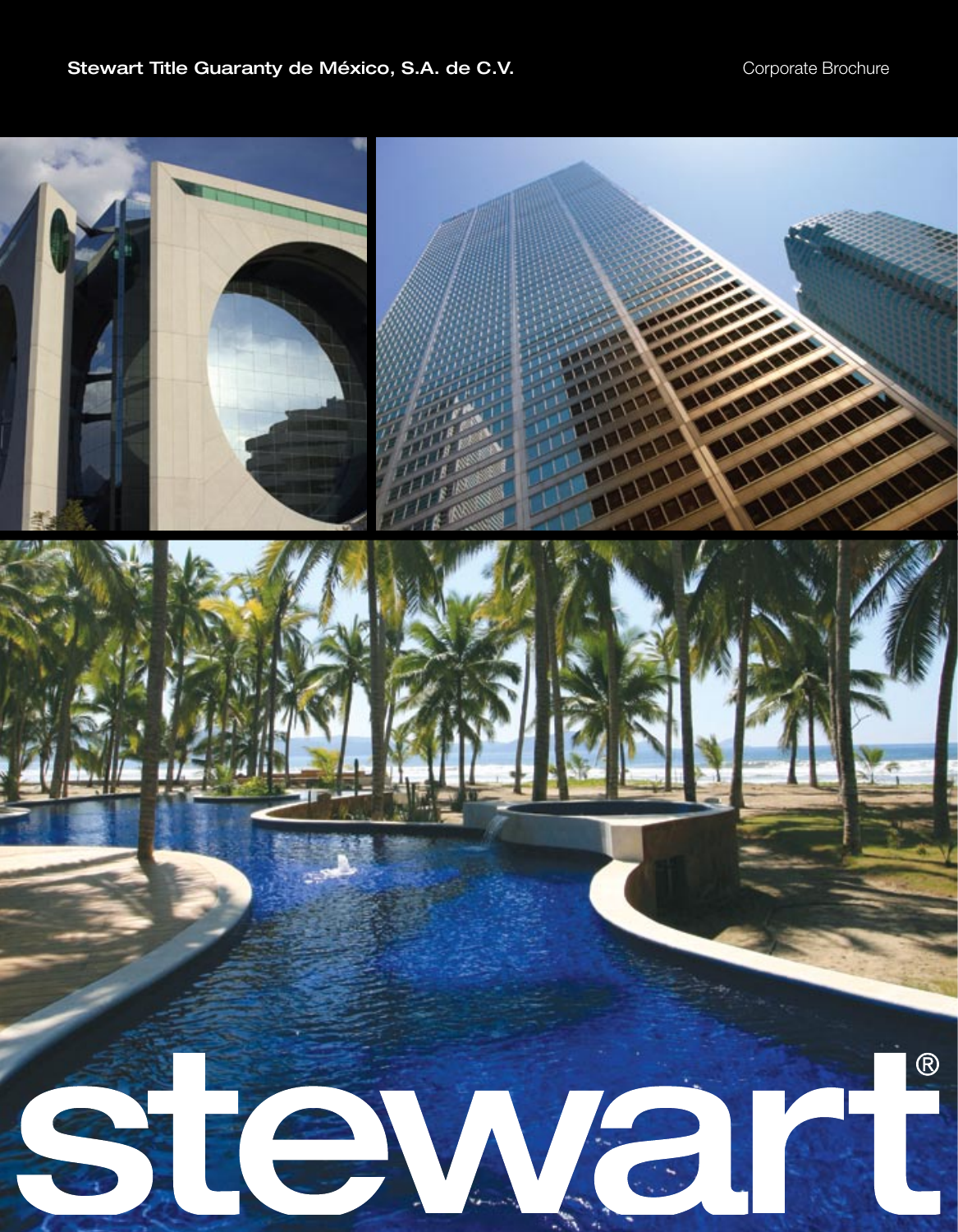

Stewart Title Guaranty de México provides the security you need to confidently buy real estate in Mexico.



# **Stewart Title Guaranty de México**

Since 2001, Stewart Title Guaranty de México, S.A. de C.V. (STGMEX) has been issuing title policies crafted to address the intricacies of Mexico's real estate law while providing global customers with a familiar format of insuring provisions. STGMEX is a wholly owned subsidiary of Stewart Title Guaranty Company, and the first Mexican title insurance underwriter licensed by the Comision Nacional de Seguros y Fianzas of Mexico to issue title policies in Mexico.

STGMEX has developed unparalleled underwriting expertise covering Mexico's unique title risks. Headquartered in Mexico City, STGMEX provides policies throughout Mexico to a wide range of customers including developers, lenders, real estate funds and foreign investors.

### Why Stewart in México?

- Most comprehensive and complete title insurance policy available
- More than 116 years experience in the industry
- Economic security for your investment
- Complements the Mexican notary public services and public registry systems
- Provides an essential component for mortgage securitization
- Services are offered to local national and foreign investors
- Network of service providers nationwide
- Single point of contact worldwide

### Title Insurance

One of the most important aspects of protecting a real estate investment is ensuring that the title to the property is in the correct order. STGMEX's title insurance policies protect your ownership rights of the property by guarding against unknown and hidden risks that may cause you loss or affect your ownership rights. Property titles can be limited by rights and claims asserted by others; an STGMEX title insurance policy protects your rights.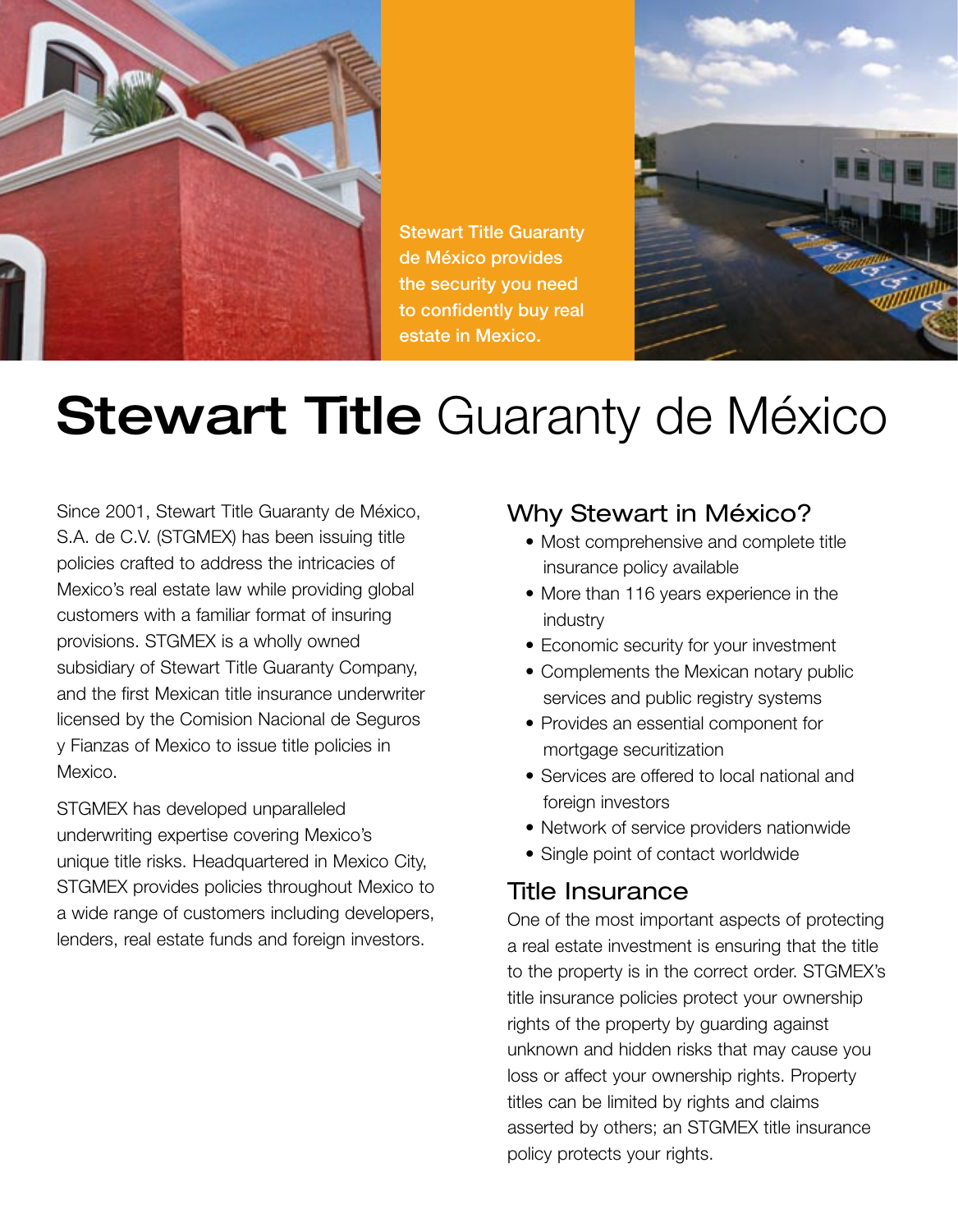

Title insurance is an essential product for developers, financial institutions, investors, homeowners and all entities taking part in real estate transactions.



Increasingly, issues such as title fraud, identity theft and errors in the public registry are leaving owners and lenders exposed to potentially expensive and time consuming litigation or even worse, loss of part or all of their rights or interests in a property. Real estate transactions involve elements of risk. Stewart Title Guaranty de México's title insurance policies provide protection for many of these risks.

### **Underwriting**

Through conducting a rigorous title investigation, STGMEX develops a detailed summary of a property's title, often dating to the title's origin. Utilizing the detailed investigation, STGMEX's underwriters assess the insurability of the property's title and then insure policy-holders against potential losses resulting from facts or laws.

#### Types of matters typically covered include:\*

- Invalid documents executed under expired/ non-existent power
- False assumption of identity concerning the legitimate property owner
- Liens and financial burdens charged to the previous property owner
- Hidden heirs or previous owners

The thorough nature of the title investigation and the risk assumption by STGMEX gives policyholders an unparalleled level of protection from losses associated with a property's title.

## Legal Defense Coverage

In addition, STGMEX provides for the defense of the title to an insured property at its own cost in the local courts. STGMEX will defend your title against covered third party claims, even if the claim turns out to be meritless.\*

STGMEX provides a combination of knowledge and experience in title insurance, combined with vision and years of international experience. Stewart has issued owner's and lender's policies to developers, financial institutions and investors to strengthen and provide economic security and financial stability to real estate transactions throughout the world.

Because of the experience and knowledge of the Mexican market, we are certain that purchasing title insurance will enhance real estate transactions in Mexico.

\* This brochure provides information of a general nature. Refer to your policy for specific coverage details.